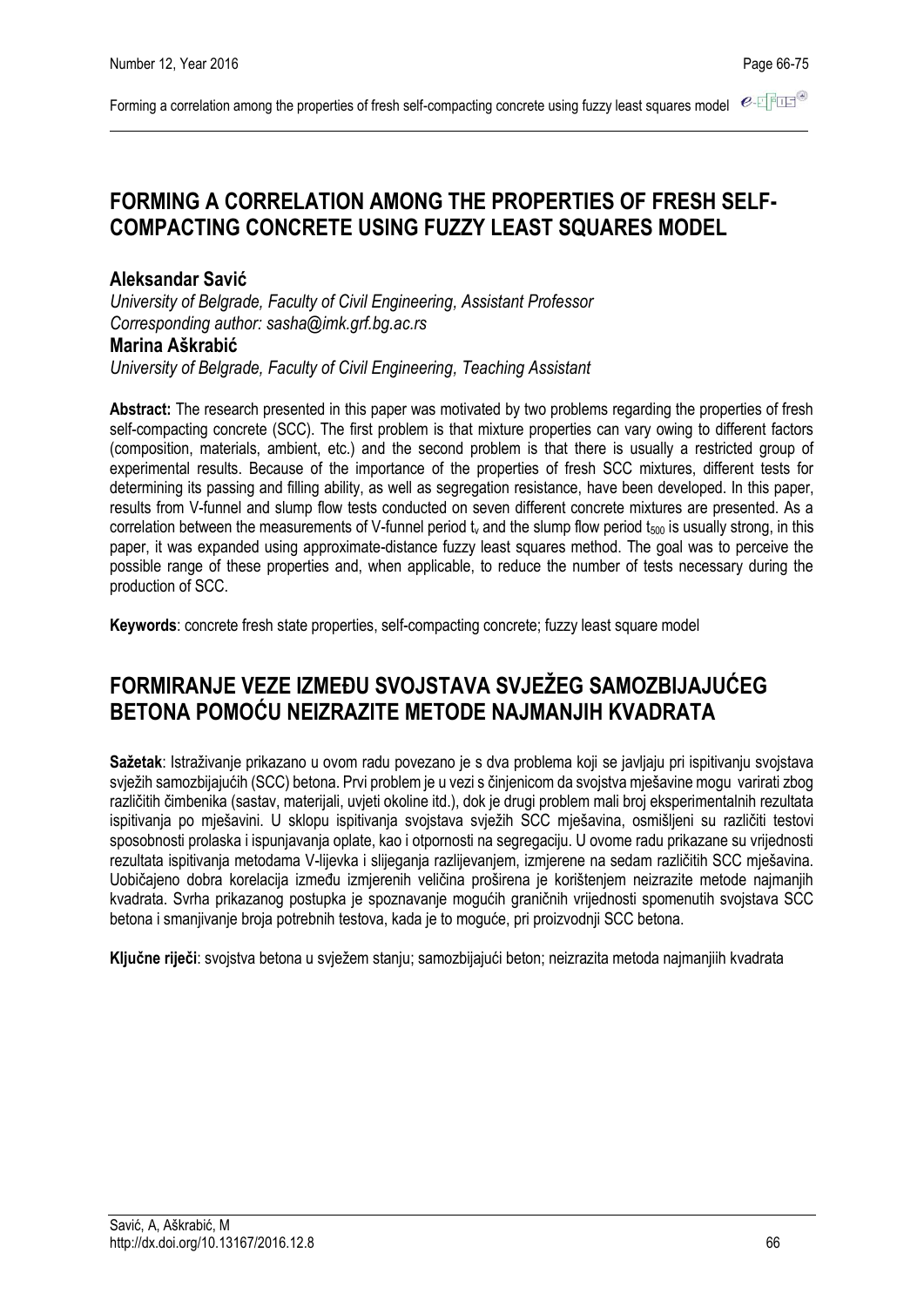Forming a correlation among the properties of fresh self-compacting concrete using fuzzy least squares model  $e$ -

# **1 INTRODUCTION**

Self-compacting concrete (SCC) was introduced in Japan in the mid-80s for the first time. SCC was a step forward in concrete technology compared to normally vibrated concrete owing to its fresh state properties. This type of concrete fills every part of the formwork and surrounds re-bars solely by means of its own weight [1]. In order to produce SCC, conditions related to properties of fresh concrete (filling and passing ability as well as segregation resistance) have to be satisfied. Different testing methods have been introduced in order to determine the properties of fresh SCC. In this paper, the results from two widely used testing methods, both showing the filling ability of SCC, were presented: slump flow and V-funnel test.

It should be noted that the properties of a fresh concrete mixture can vary because of different factors (heterogeneity of component materials, temperature, time and mixing method, the person that is conducting the test, etc.). Nevertheless, during concrete production, there is usually a restricted group of experimental results concerning these properties (1–2 results per mixture).

Fuzzy set theory, proposed by L. Zadeh around 1965, represents the basis of the theory of possibility [2]. Fuzzy sets are those sets whose members have degrees of membership. While modeling a problem, one is often forced to define a variable in precise mathematical terms although that is not its nature in reality. This happens in experimental work too, when being forced to estimate the value of a variable, based on limited input such as a restricted number of samples.

It is important to differentiate the terms—'possibility' and 'probability'. It is often the case that external circumstances, i.e., those that make something possible, have a small probability [3]. For example, the problem in question (the measurements of properties of fresh SCC) can be affected by many factors that do not represent probabilistic methods, such as the experience of the conductor of the experiment, his or her mood, concentration, anxiety, interaction with other people at the moment of measuring, and time scales.

The most common approach to fuzzy data processing is either the adaptation of existing algorithms by the extension principle, or the usage of fuzzy arithmetic on models already developed from crisp (deterministic) data. This study used the second approach for creating fuzzy least squares models that can easily be applied to experimental data analysis [4].

In this study, the correlation between measurements of the V-funnel period  $t<sub>w</sub>$  and the slump flow period  $t<sub>500</sub>$ was extended using the approximate distance fuzzy least squares method.

## **2 METHODS**

### **2.1 The method of least squares**

The least squares method is widely used in forming the best fitting correlations between one dependent and one independent variable. In linear regression analysis, after determining the existence of a good linear correlation (straight line) between two observed parameters x and y, the mean value of y is assumed to be dependent on the mean value of x:

$$
\mu_{y} = \beta_0 + \beta_1 x
$$

In other words, the dependent variable y can be described as the sum of its mean value and relative mistakes noted as E:

$$
y = \beta_0 + \beta_1 x + E,
$$

on condition that the mean value of E equals  $0 \, (M(E) = 0)$ .

Coefficients  $\beta_1$  and  $\beta_2$  are calculated from the sample and noted as  $b_1$  and  $b_0$ , by minimizing the sum of the squares of distances (d) between the measured and the fitting values of y [5]:

$$
\min \sum (d_i)^2 = \min \sum (y_i - (\beta_0 + \beta_1 x))^2
$$
\n(3)

Therefore, the final explicit forms of the equations for  $b_1$  and  $b_0$  are given by (4) and (5):

(1)

(2)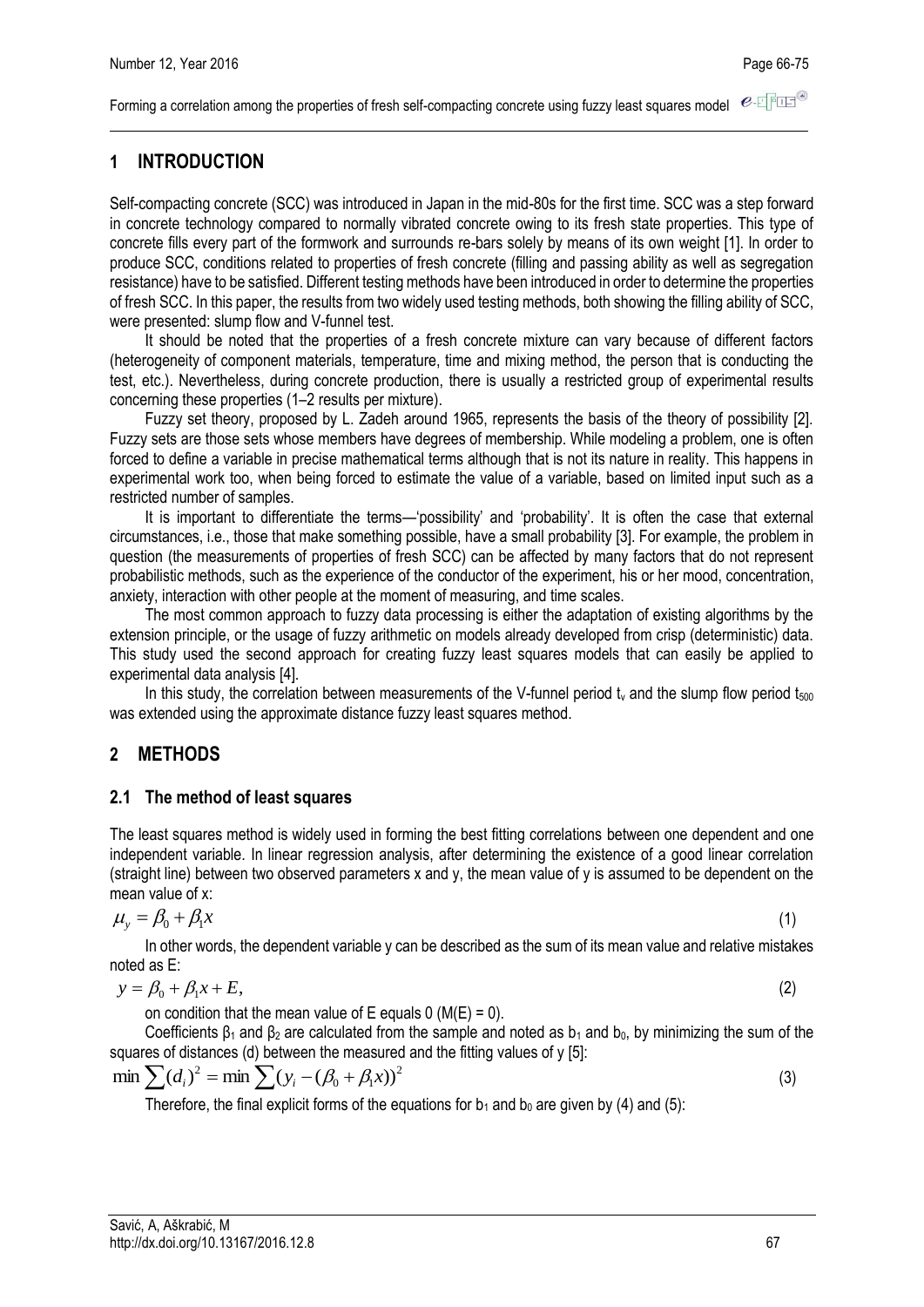$e$ -T $F$ IE Forming a correlation among the properties of fresh self-compacting concrete using fuzzy least squares model

$$
b_{1} = \frac{n \sum_{i=1}^{n} x_{i} y_{i} - (\sum_{i=1}^{n} x_{i})(\sum_{i=1}^{n} y_{i})}{n \sum_{i=1}^{n} x_{i}^{2} - (\sum_{i=1}^{n} x_{i})^{2}}
$$
\n
$$
b_{0} = y - b_{1} x
$$
\n(4)

#### **2.2 Fuzzy set theory**

A fuzzy set A in a universe of discourse X is characterized by a membership function  $\mu_A(x)$ , which associates a real number in the interval [0,1] with each element x in X. The value of the function  $\mu_A(x)$  is called the grade of membership of x in A [2].

If L and R are even, non increasing real functions on  $[0, \infty)$ , satisfying L(0) = R(0) = 1, fuzzy numbers can take the form:

$$
\mu_A(x) = \begin{cases} L\left(\frac{m-x}{a}\right), \mu \le m, a > 0, \\ R\left(\frac{x-m}{b}\right), \mu \ge m, b > 0. \end{cases}
$$
\n
$$
(6)
$$

This is a widely used representation of fuzzy numbers called an LR representation and denoted by A =  $(m,a,b)_{LR}$ , where m is a modal value of A, and a and b are called left and right spread, respectively [6]. This presentation is based on left (L) and right (R) functions that define the fuzzy number. Another notation used in this paper is A =  $(α,β,δ)$ , where  $β = m$ ,  $α = m - a$  and  $δ = m + b$ . Triangular fuzzy number A =  $(α,β,δ)T$ , in the simplest fuzzy form, is defined by the following L and R functions:

$$
\mu_A(x) = \begin{cases}\n0, x \le \alpha \\
L = \frac{x - \alpha}{\beta - \alpha}, \alpha < x \le \beta \\
R = \frac{\delta - x}{\delta - \beta}, \beta < x \le \delta \\
0, x > \delta.\n\end{cases} \tag{7}
$$

Working with fuzzy numbers is possible by using standard mathematical operations. If A(a,b,c) and B(d,e,f) are two triangular fuzzy numbers, defined by the three points explained above, their sum, product, and quotient, respectively, would be equal to [7]:

$$
A + B = (a + d, b + e, c + f)
$$
\n
$$
A \times B = (\min(a \times b, a \times f, c \times d, c \times f), (b \times d), \max(a \times b, a \times f, c \times d, c \times f))
$$
\n
$$
A / B = (\min(a/b, a/f, c/d, c/f), (b/d), \max(a/b, a/f, c/d, c/f))
$$
\n
$$
(10)
$$

#### **2.3 Fuzzy least square method**

Fuzzy regression analysis is used in the evaluation of the functional relationship between the two variables in a fuzzy environment [8]. Many models have been developed in order to apply the method of least squares for the correlation of two variables that can be crisp or fuzzy, forming linear function whose coefficients can also be crisp or fuzzy, depending on the model.

This paper describes the approximate-distance fuzzy least squares method, which was presented by Dubois and Prade [8]. If  $X_j=(\alpha_{xj},\beta_{xj},\delta_{xj})$  is the fuzzy input,  $A_i=(\alpha_{ai},\beta_{ai},\delta_{ai})$  , i = 0,..., k the fuzzy

parameters and  $\ Y_{\rm j}$   $=$   $(\alpha_{\rm j}, \beta_{\rm j}, \delta_{\rm j})\,$  is the fuzzy output then the following correlation has been adopted:

 $Y_j = A_0 + A_1 X_{jk}, j = 1, ..., n$  (11) All the numbers presented are of triangular LR type. The difficulty in treating a model of fuzzy input-output

data is that the product A<sub>i</sub> X<sub>ji</sub> may not be of LR type. This is why the suggested approximation is used. When applied to  $A_0+A_1X_j=(\alpha_j,\beta_j,\delta_j),$  the result is the LR fuzzy number  $Y_j$   $=$   $(\alpha_j,\beta_j,\delta_j)$  , where:

$$
\overline{\alpha_j} = \alpha_{\rm a0} + \alpha_{\rm a1} \alpha_{\rm xj} \tag{12}
$$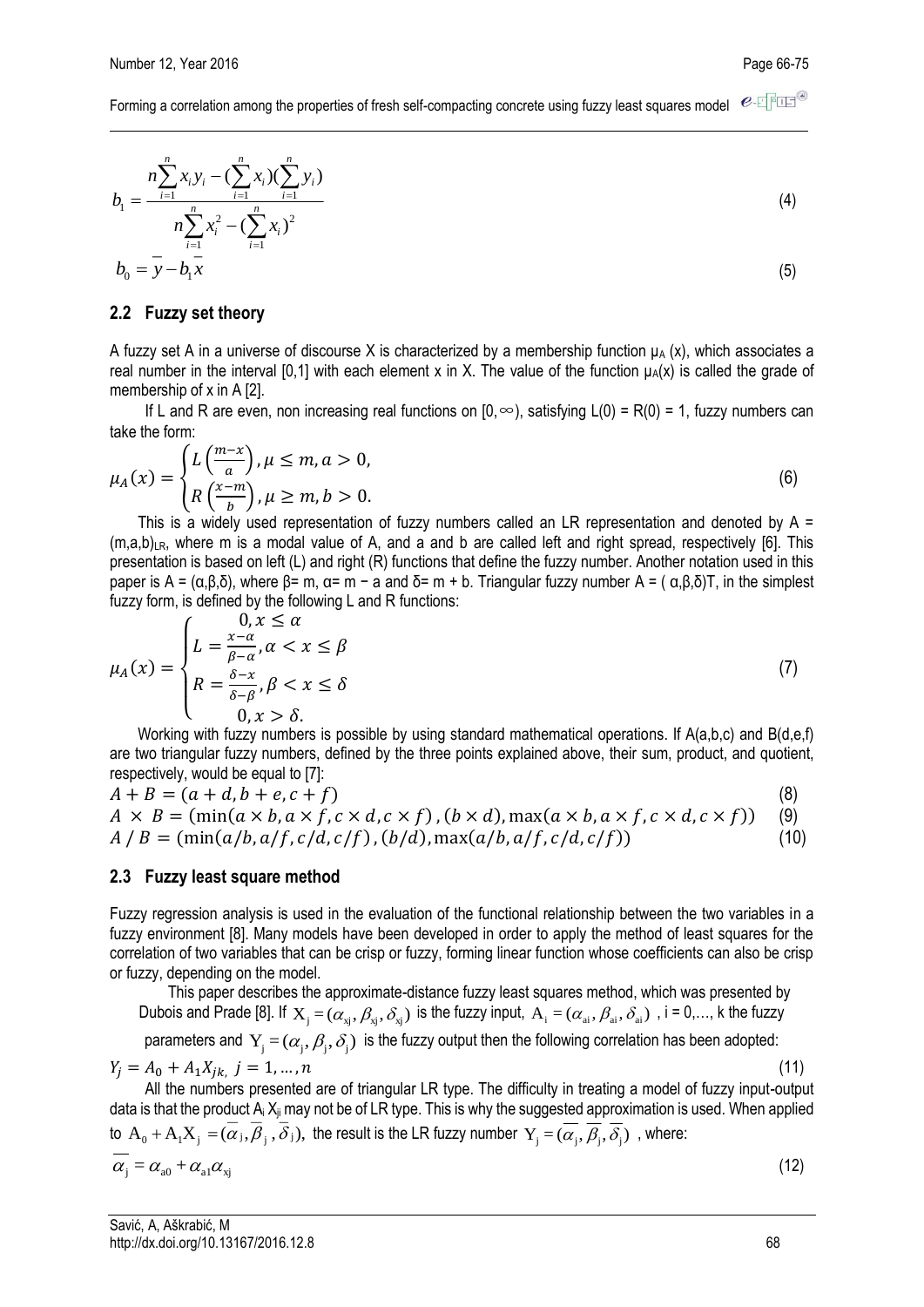$e$ -tro-Forming a correlation among the properties of fresh self-compacting concrete using fuzzy least squares model

$$
\overline{\beta_j} = \beta_{a0} + \beta_{a1}\beta_{xj} \tag{13}
$$

$$
\delta_{j} = \delta_{a0} + \delta_{a1}\delta_{xj} \tag{14}
$$

It is easy to calculate the distance between two fuzzy numbers  $Y_{mi} = (\alpha_{vi}, \beta_{vi}, \delta_{vi})$  (based on measured values) and Y<sup>j</sup> (fuzzy output) as follows:

$$
d_j = (\alpha_{yi} - \overline{\alpha_j})^2 + (\beta_{yi} - \overline{\beta_j})^2 + (\delta_{yi} - \overline{\delta_j})^2
$$
\nThen the sum of curves of distances 1 is calculated by [0].

Then the sum of squares of distances U is calculated by [9]:

$$
U = \sum_{j=1}^{N} \frac{1}{3} \Big[ (\alpha_{yj} - \overline{\alpha_j})^2 + (\beta_{yi} - \overline{\beta_j})^2 + (\delta_{yi} - \overline{\delta_j})^2 \Big]
$$
(16)

Unknown parameters  $A_0(\alpha_{a0}, \beta_{a0}, \delta_{a0})$  and  $A_1(\alpha_{a1}, \beta_{a1}, \delta_{a1})$  are calculated from six linear equations formed by minimizing the value of U (16), using condition that the first derivative of a function equals 0 at extreme points:

$$
\frac{\partial U}{\partial N} = 0 \text{ for } N = (\alpha_{a0}, \beta_{a0}, \delta_{a0}, \alpha_{a1}, \beta_{a1}, \delta_{a1})
$$
\n(17)

### **3 MATERIALS AND EXPERIMENTAL METHODS**

The experimental program consisted of measuring the fresh concrete properties of seven different SCC mixtures through V-funnel and slump flow tests [10, 11] (Figure 1). The mixtures were divided into two groups: two referent mixtures (E1 and E2), and five mixtures (LP1, LP2, LP3, LP4, and LP5) containing fly ash as a partial replacement of mineral filler (limestone powder).

Slump flow test procedure consists of the following steps: Abrams' cone is placed on the flat surface and filled with fresh concrete. After 30 s, the cone is carefully lifted, and the timing is started at the same moment. The stopwatch is stopped when the concrete sample reaches a diameter of 500 mm (lower base diameter of Abrams' cone is 200 mm). This period is noted as  $t_{500}$ . When the concrete sample reaches the final diameter and stops moving, its diameter is measured.



**Figure 1 Disposition of the slump flow test (left) and V-funnel test (right) [12]**

The V-funnel test is conducted with the use of the equipment shown on the right in Figure 1. A V-funnel of known dimensions and a hinged gate at the bottom is filled with fresh concrete. The stopwatch is started once the gate at the bottom has been opened and concrete starts pouring out. It is stopped when it is possible to see vertically through the funnel into the container below for the first time, and the measured period is noted as  $t<sub>v</sub>$ .

Mixtures containing fly ash were created by varying the percentage and the origin of the fly ash used, without changing the content or nature of other component materials. This research was performed in the Laboratory for materials, Institute for materials and structures, Faculty of Civil Engineering, University of Belgrade.

The river aggregate, originated from the Danube and divided into fractions—I (0/4), II (4/8), and III (8/16) -Figure 2, was used for the production of SCC mixes. True and bulk densities of aggregates and other component materials are presented in Table 1, while a series mix design is presented in Table 2 (values are given in kg/m<sup>3</sup>).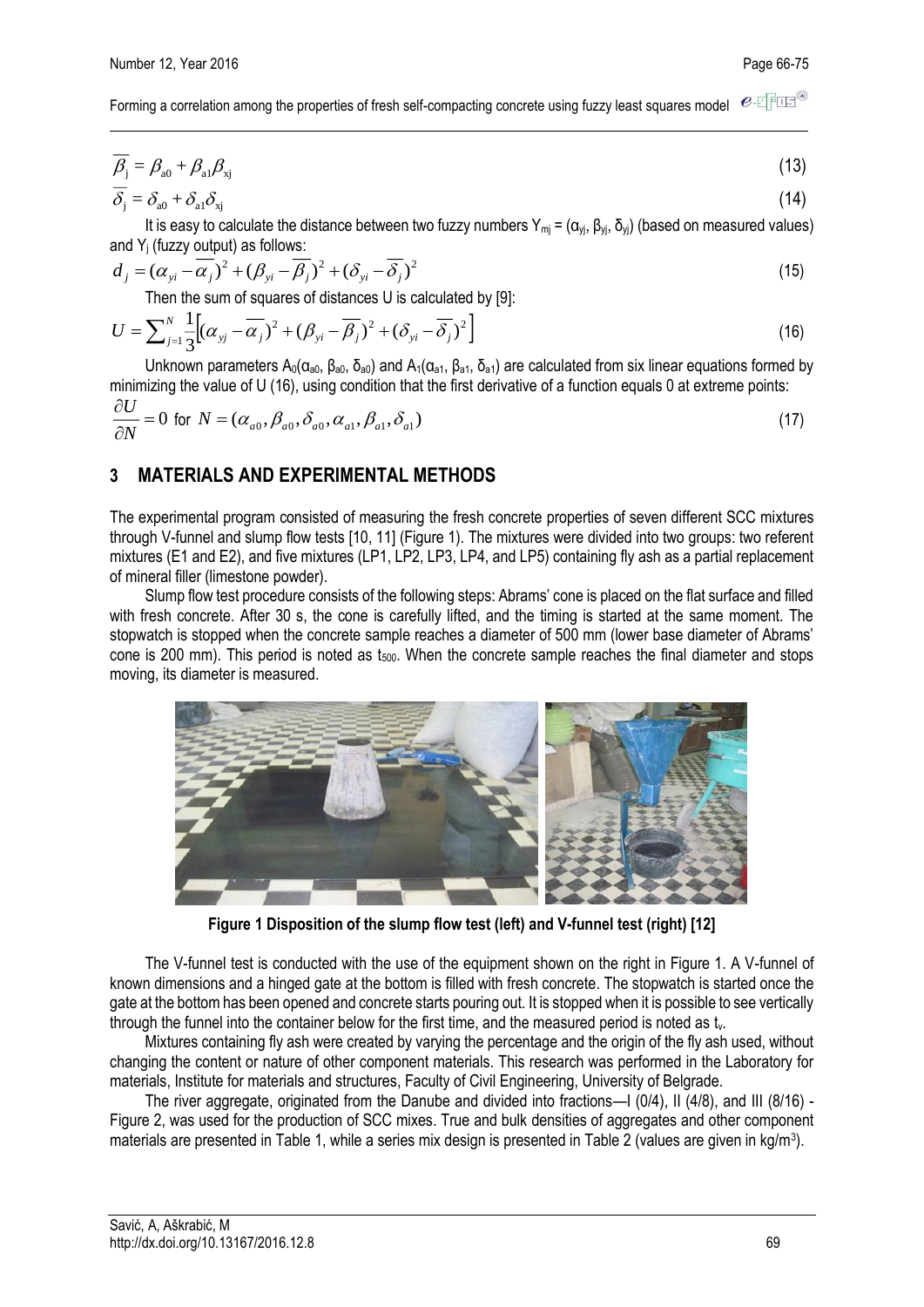$e$ -FFE<sup>®</sup> Forming a correlation among the properties of fresh self-compacting concrete using fuzzy least squares model

The amounts of cement, sand, gravel, and the total amount of filler were kept constant in all of the series. With the exception of the first referent mixture E1 in which this ratio was somewhat smaller, the water/cement ratio was also kept constant.



|  | Figure 2 Granulometry of used fractions and aggregate mixture |
|--|---------------------------------------------------------------|
|  |                                                               |

| <b>Table 1 Component materials [11]</b> |                                |                                    |                                                            |  |  |
|-----------------------------------------|--------------------------------|------------------------------------|------------------------------------------------------------|--|--|
| <b>Component materials</b>              | Type /origin                   | <b>True density</b><br>[ $kg/m3$ ] | <b>Bulk density in loose</b><br>state [kg/m <sup>3</sup> ] |  |  |
| Cement                                  | CEM I (PC 42.5 Lafarge Beočin) | 3040                               | 1440                                                       |  |  |
| Limestone powder                        | "Granit Peščar" Ljig           | 2720                               | 1540                                                       |  |  |
| River aggregate                         | Danube                         | 2641                               | 1600                                                       |  |  |
| Fly ash                                 | "Kostolac"                     | 2210                               | 650                                                        |  |  |
| Fly ash                                 | "Kolubara"                     | 2190                               | 650                                                        |  |  |
| Superplasticizer                        | "Glenium Sky 690", BASF        | 1060                               | 1060                                                       |  |  |

Two referent mixtures—E1 and E2—did not contain fly ash, while in mixtures LP1 and LP3 10 % of limestone filler was replaced with fly ash. Mixtures LP2 and LP4 had 20% of the limestone filler replaced with fly ash, and finally, mixture LP5 had equal amounts of the two filler components. It should be noted that the fly ash used in mixtures LP1 and LP2 originated from the Power plant "Kostolac," while fly ash in mixtures LP3, LP4, and LP5 originated from the Power plant "Kolubara."

| Table 2 Series mix design [11] |                |                |                 |                 |                 |     |                 |
|--------------------------------|----------------|----------------|-----------------|-----------------|-----------------|-----|-----------------|
| <b>Series</b>                  | E <sub>1</sub> | E <sub>2</sub> | LP <sub>1</sub> | LP <sub>2</sub> | LP <sub>3</sub> | LP4 | LP <sub>5</sub> |
| Water W                        | 173            | 183            | 183             | 183             | 183             | 183 | 183             |
| Cement C                       | 380            | 380            | 380             | 380             | 380             | 380 | 380             |
| Limestone filler               | 220            | 220            | 198             | 176             | 198             | 176 | 110             |
| Fly ash                        | 0              | 0              | 22              | 44              | 22              | 44  | 110             |
| Total amount of filler         | 220            | 220            | 220             | 220             | 220             | 220 | 220             |
| Sand $(0/4$ mm)                | 840            | 840            | 840             | 840             | 840             | 840 | 840             |
| Coarse aggregate (4/8 mm)      | 430            | 430            | 430             | 430             | 430             | 430 | 430             |
| Coarse aggregate (8/16 mm)     | 430            | 430            | 430             | 430             | 430             | 430 | 430             |
| Superplasticizer               | 7.6            | 7.6            | 7.6             | 7.6             | 7.6             | 7.6 | 11.4            |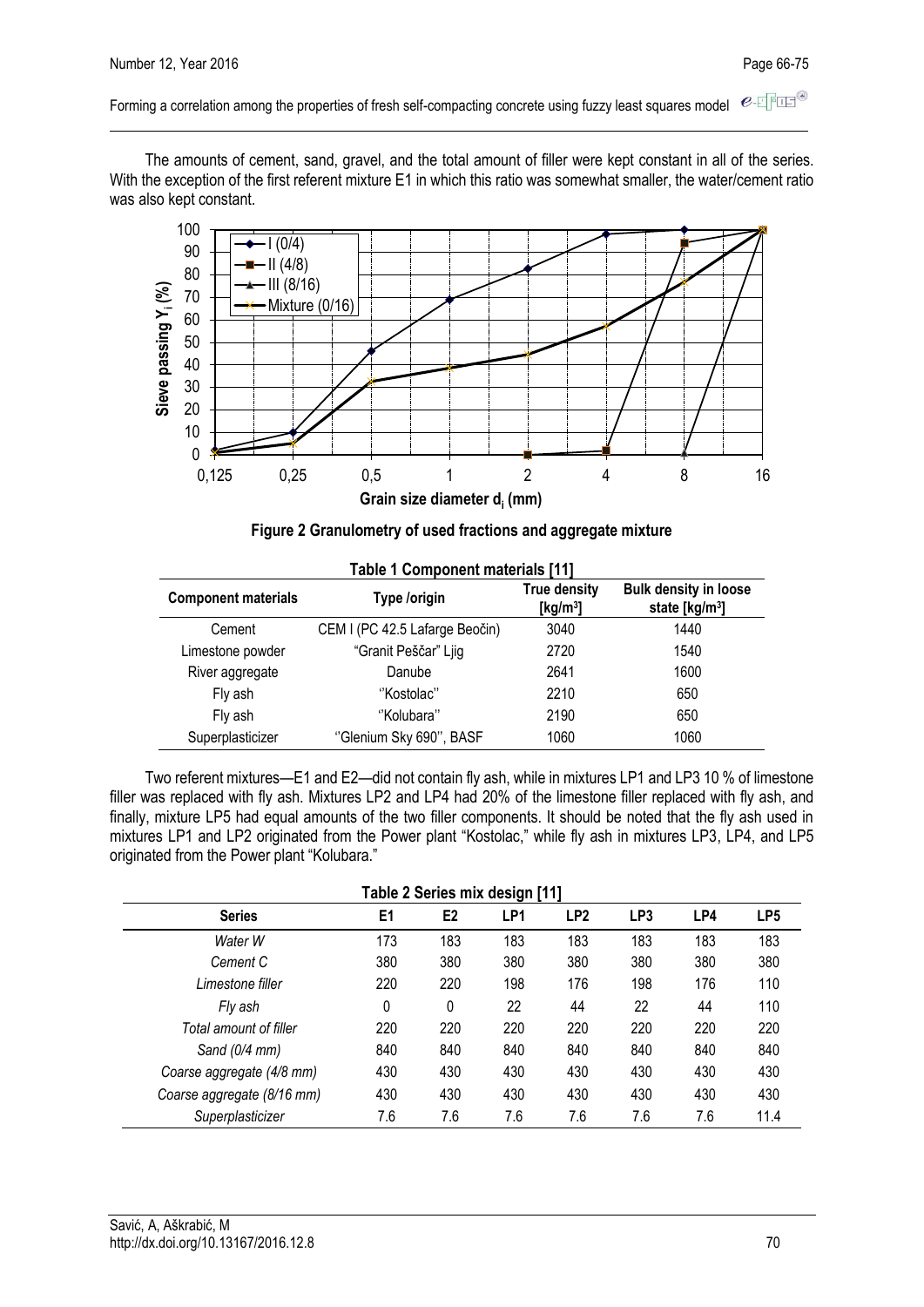$e$ -TFIE<sup>®</sup> Forming a correlation among the properties of fresh self-compacting concrete using fuzzy least squares model

# **4 RESULTS AND ANALYSIS**

### **4.1 Experimental results**

Results of the measurements of  $t_{500}$  and  $t_v$  are presented in Table 3. Time measured in the V-funnel test  $(t_v)$  ranged within the limits 9.7 s and 27.2 s, while t<sub>500</sub> period ranged from 2.62 s to 11.32 s. According to the European standard EN 206-9 [13], all the concrete mixtures belonged to the VS2/VF2 category, with t<sub>500</sub> longer than 2 s and t<sub>v</sub> longer than 9 s. The lowest values of both of the parameters were obtained for referent series E2 with higher water/cement (w/c) ratio than series E1, while the highest values were measured for the series LP5 with the highest amount of fly ash. This can be explained by the opposite effects of increasing water and fly ash content. In the case of water content, higher values mean higher w/c and thus lower  $t<sub>v</sub>$  and  $t<sub>500</sub>$  values, provided adequate segregation resistance is achieved. In the case of fly ash content, higher values lead to a drop in workability and flowability that is reflected in the results obtained from all mixtures containing fly ash (LP1 to LP5). Since fly ash was used in its original state (without sieving or mechanical activation), the stated results differ from those commonly found in the literature [14,15], in which very fine fly ash was used. It was also noticed that the measured values have similar growth (series with measured lower  $t_{500}$  values, also had lower  $t_v$  values and vice versa).

| Table 3 Results of slump flow test and v-funnel test [11] |       |                |       |       |       |       |       |
|-----------------------------------------------------------|-------|----------------|-------|-------|-------|-------|-------|
| <b>Series</b>                                             | F1    | F <sub>2</sub> | I P1  | I P2. | LP3   | P4    | LP5   |
| $t_{500}$ (S)                                             | 7.22  | 2.62           | 5.00  | ჩ 72  | 5 7 1 | 10.91 | 11.32 |
| $t_v(s)$                                                  | 22.31 | 9.73           | 16.87 | 20.17 | 15.92 | 22.46 | 27.21 |

**Table 3 Results of slump flow test and V-funnel test [11]**

#### **4.2 Least squares regression method applied to the experimental results**

A linear correlation between the two measured parameters,  $t_{500}$  and  $t_v$ , had been established using the least squares method as shown in Figure 3. By comparing values of the correlation coefficient for differently shaped fitting functions, it was established that linear regression with  $R^2 = 0.8547$  was a satisfactory choice.

Correlation coefficient is a quantity that confers the quality of a least squares fitting to the original data [5]. If t<sub>500</sub> is represented by x and  $t_v$  as y, the correlation coefficient equals:

$$
R = \frac{\sum_{i}(x_i - \bar{x})(y_i - \bar{y})}{\sqrt{\sum_{i}(x_i - \bar{x})^2}\sqrt{\sum_{i}(y_i - y)^2}}
$$
(18)

As shown in Figure 3, linear regression coefficients  $b_1$  and  $b_0$  were calculated to determine the correlation between measured periods t<sub>500</sub> and t<sub>y</sub>. They amounted to  $b_1 = 1.666$  and  $b_0 = 7.4573$ . Finally, the adopted function was:



**Figure 3 Correlation between measured periods t<sup>500</sup> and t<sup>v</sup> using least squares method**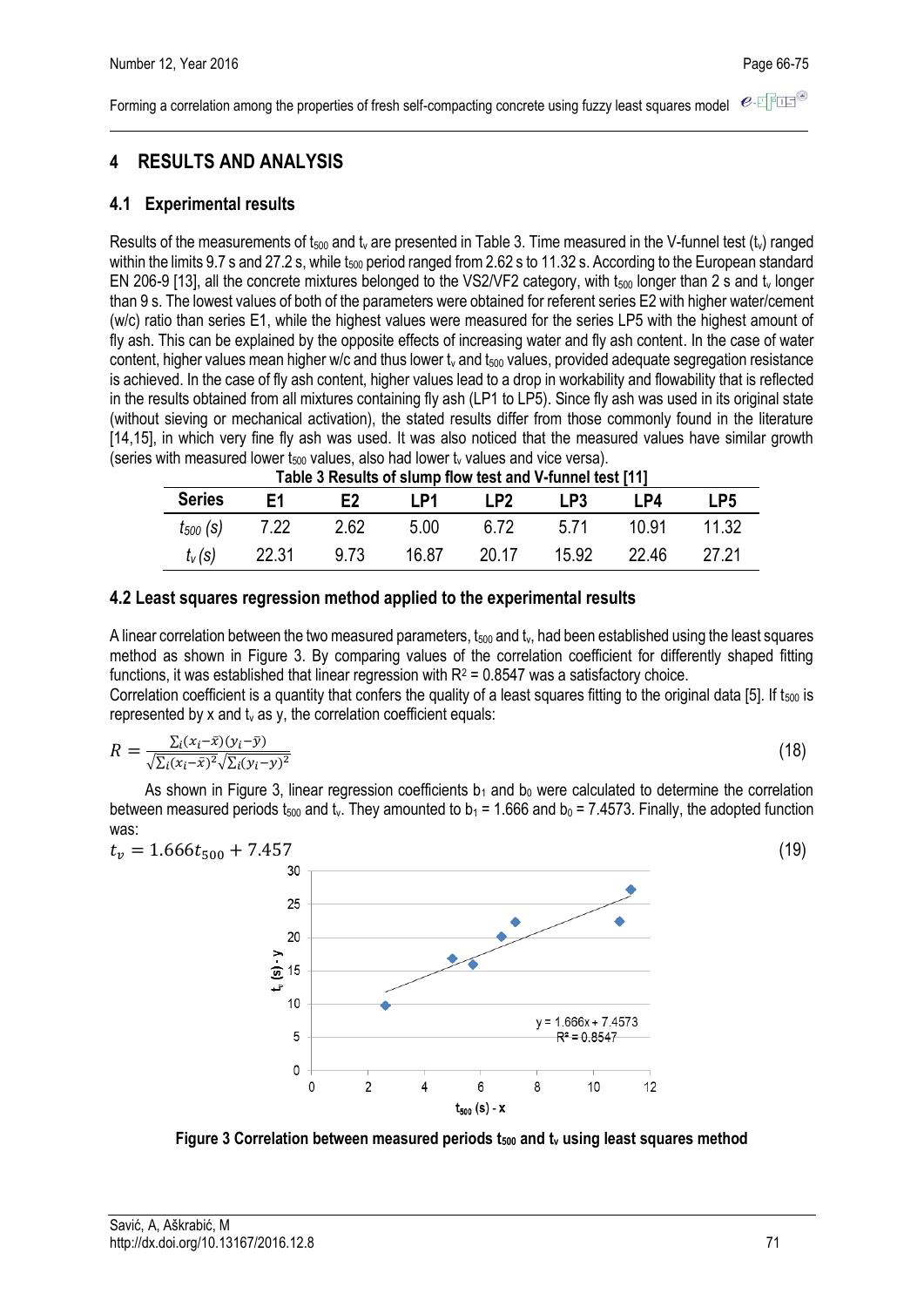$e$ -TFIE<sup>®</sup> Forming a correlation among the properties of fresh self-compacting concrete using fuzzy least squares model

This correlation between  $t_{500}$  and  $t_v$  leads to the conclusion that one of these tests could be excluded and its values estimated based on the other. A comparison of the boundaries for the VS2/VF2 category with the obtained correlation leads to a similar conclusion (when  $t_{500} = 2$  s then  $t_v = 1.666t_{500} + 7.4573 = 10.8$  s, where  $t_v = 9$  s is the lower boundary for the class). One must be careful in such an analysis, since good results obtained in the V-funnel and slump flow tests do not guarantee good properties regarding stability and passing ability.

#### **4.3 Fuzzy least squares method applied to the experimental results**

The aim of this paper was to establish the possible boundaries for the correlation between two measured values, as shown in Figure 4. These boundaries were established using the approximate distance fuzzy least squares method.

For the purpose of this calculation, both  $t_v$  and  $t_{500}$  were defined as triangular fuzzy numbers. Left and right spreads were adopted based on the previous trials and experiences with the fresh state behavior of presented mixtures. The measured values presented in Table 3 were taken to be the most possible ones.



#### **Figure 4 Correlation function with possible upper and lower boundary**

Time periods  $t_{500}$  and  $t_v$  presented as fuzzy numbers with graphical representations are shown in Table 4 for all of the series. Unknown parameters  $A_0$  ( $\alpha_{a0}$ ,  $\beta_{a0}$ ,  $\delta_{a0}$ ) and  $A_1$  ( $\alpha_{a1}$ ,  $\beta_{a1}$ ,  $\delta_{a1}$ ) are calculated by minimizing sum of squares of distances between measured and fitted Y values, noted as U (16,17).

Applying this methodology numerically, the fuzzy coefficients of linear regression are obtained:

 $A_0 = \{6.938, 7.457, 8.196\}$  and  $A_1 = \{1.593, 1.666, 1.699\}$  (20)

Finally, the results of applying the fuzzy least square method are presented graphically in Figure 5. Function III is the same as the one gained from the least squares method, while functions I and II were defined using the lower and upper boundaries of the calculated coefficients (II:  $t_v$ =1.593 $t_{500}$ +6.938 and III:  $t_v$ =1.699 $t_{500}$ +8.196).

The functions presented in Figure 5 simulate the boundaries of the possible outcomes of a higher number of measurements that might be performed on different SCC mixtures with these component materials. This provides a good estimation of  $t<sub>v</sub>$  and  $t<sub>500</sub>$  ranges in different mixtures, and at the same time decreases the number of necessary tests. The deviations from the measured values did not have a great influence on the adopted linear correlation function.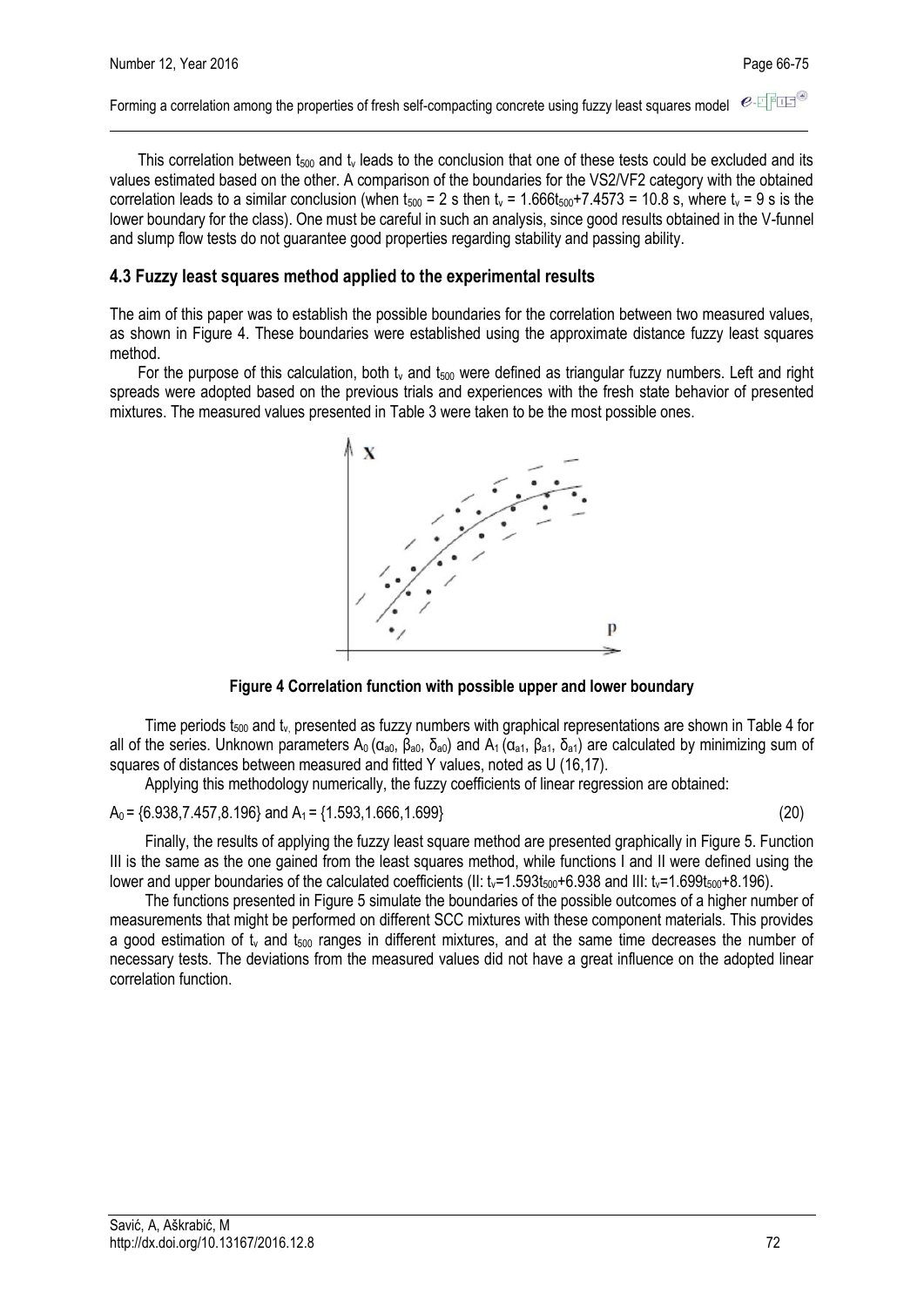Forming a correlation among the properties of fresh self-compacting concrete using fuzzy least squares model  $e \in \mathbb{F}$ 

|                 |                                                            |                         | Table 4 Periods $t_{500}$ and $t_v$ presented as fuzzy numbers |                         |                                                 |  |
|-----------------|------------------------------------------------------------|-------------------------|----------------------------------------------------------------|-------------------------|-------------------------------------------------|--|
|                 | <b>Series</b>                                              |                         | $t_{500} - x$                                                  | t, - y                  |                                                 |  |
| E <sub>1</sub>  | minimum $(\mu=0)$<br>middle $(\mu=1)$<br>$maximum (µ=0)$   | 6.79<br>7.22<br>7.64    | Þ.<br>$\mathbf{0}$<br>8,5<br>6,5<br>$t_{500}$ (s)              | 22.11<br>22.31<br>22.51 | 1<br>Þ.<br>$\mathbf{0}$<br>24<br>22<br>$t_v(s)$ |  |
| E <sub>2</sub>  | $minimum(\mu=0)$<br>middle $(\mu=1)$<br>$maximum (\mu=0)$  | 2.60<br>2.62<br>2.64    | 1<br>Þ.<br>0<br>4,5<br>2,5<br>$t_{500}$ (s)                    | 9.42<br>9.73<br>10.03   | 1<br>Þ.<br>$\bf{0}$<br>11<br>9<br>$t_v(s)$      |  |
| LP1             | minimum $(\mu=0)$<br>middle $(\mu=1)$<br>$maximum (µ=0)$   | 4.60<br>5.00<br>5.40    | 1<br>$\mathbf{E}$<br>0<br>6,5<br>4,5<br>$t_{500}$ (s)          | 16.58<br>16.87<br>17.16 | 1<br>Þ.<br>$\Omega$<br>16,5<br>18,5<br>$t_v(s)$ |  |
| LP <sub>2</sub> | minimum $(\mu=0)$<br>middle $(\mu=1)$<br>$maximum (µ=0)$   | 5.64<br>6.72<br>7.79    | 1<br>Þ.<br>0<br>7,5<br>5,5<br>$t_{500}$ (s)                    | 19.30<br>20.17<br>21.00 | 1<br>Ξ<br>0<br>21<br>19<br>$t_v(s)$             |  |
| LP <sub>3</sub> | minimum $(\mu=0)$<br>middle $(\mu=1)$<br>$maximum (µ=0)$   | 5.14<br>5.71<br>6.28    | 1<br>Þ,<br>$\mathbf{0}$<br>6,5<br>4,5<br>$t_{500}$ (s)         | 15.30<br>15.92<br>16.60 | 1<br>Þ.<br>0<br>17<br>15<br>$t_v(s)$            |  |
| LP4             | minimum $(\mu=0)$<br>middle $(\mu=1)$<br>$maximum (\mu=0)$ | 10.82<br>10.91<br>11.00 | 1<br>Þ.<br>$\mathbf{0}$<br>10,5<br>12,5<br>$t_{500}$ (s)       | 22.26<br>22.46<br>22.66 | 1<br>Þ.<br>0<br>24<br>22<br>$t_v(s)$            |  |
| LP <sub>5</sub> | minimum $(\mu=0)$<br>middle $(\mu=1)$<br>$maximum (µ=0)$   | 10.73<br>11.32<br>11.92 | 1<br>Ξ<br>$\bf{0}$<br>12,5<br>10,5<br>$t_{500}$ (s)            | 26.18<br>27.21<br>28.09 | 1<br>Þ.<br>$\bf{0}$<br>28<br>26<br>$t_v(s)$     |  |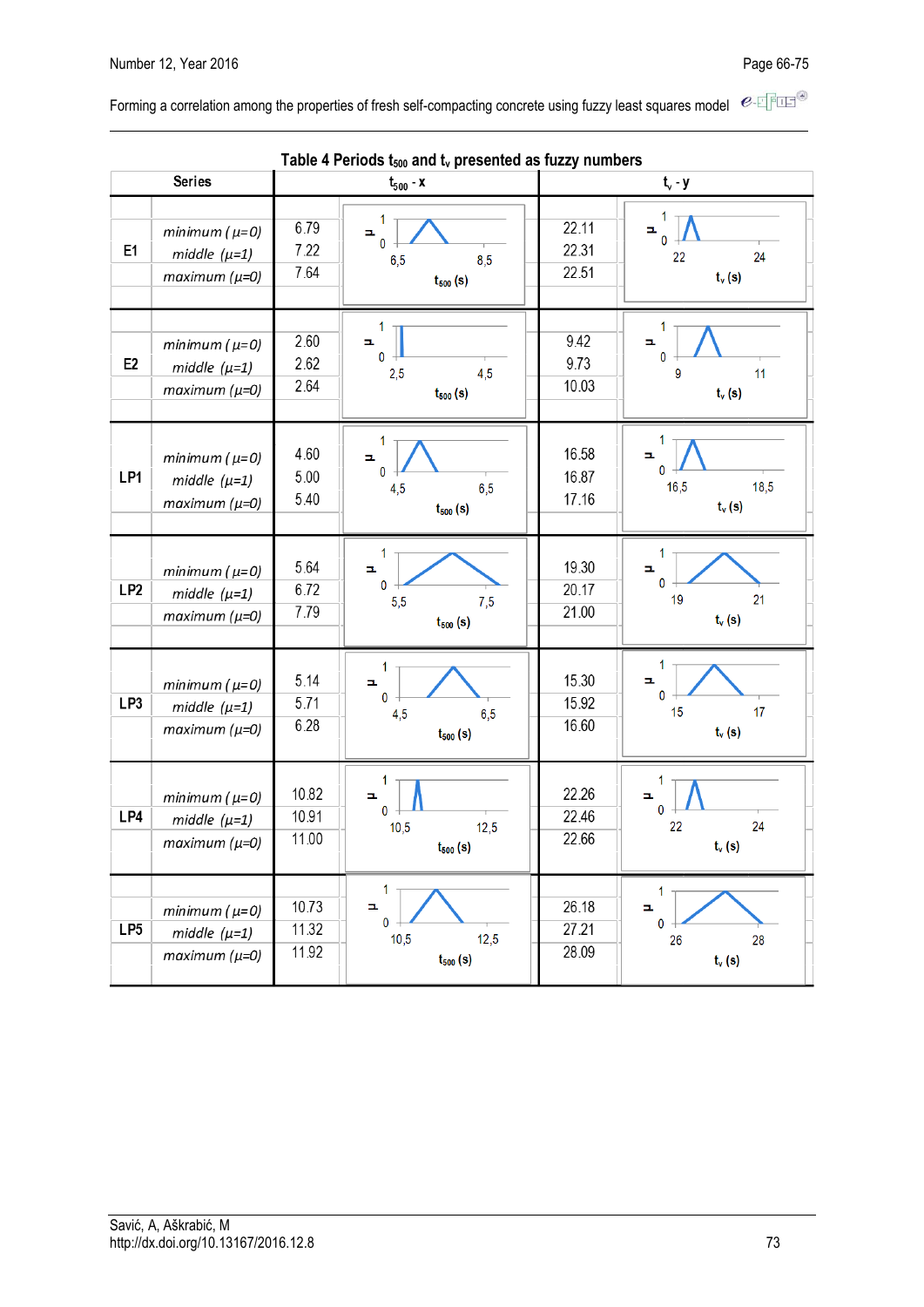

 $e$ -Tur $^{\circ}$ Forming a correlation among the properties of fresh self-compacting concrete using fuzzy least squares model

**Figure 5 Upper and lower boundary of linear correlations between the periods t<sup>500</sup> and t<sup>v</sup> for the tested series**

### **5 CONCLUSION**

As stated before, the properties of fresh concrete, especially important for SCC, are influenced by different factors. On the other hand, the number of the collected data points is almost always insufficient for a more detailed statistical analysis. These facts lead us to the conclusion that, once a good correlation has been established between the data, it can be broadened using a probabilistic method—in this case, fuzzy set theory.

In this paper, seven experimental results from V-funnel and slump flow tests (t<sub>v</sub> and t<sub>500</sub>) obtained from different mixtures were analyzed, and the correlation between measured values was formed. A number of testing results were too small to provide complete confidence in the regularity of the fitting function. That is why the fuzzy least squares method was applied, with satisfying results. The adopted fuzzy numbers had different spreads that ranged from 0.02 s to 1.08 s for  $t_{500}$ , and from 0.2 s to 1.03 s for  $t_v$ . Nevertheless, the calculated fuzzy coefficients of the correlation function had left and right spreads that amounted to only 0.738 and 0.519 for  $A_0$ , and 0.073 and 0.033 for A<sub>1</sub>.

It can be concluded that deviations from the measured values did not have a great influence on the adopted linear correlation function. In addition, the lower (function I) and upper limits (function II) for determining the possible outcomes for  $t_v$  were established. This can help in the evaluation of new concrete mix designs, e.g., with the use of different amounts of fly ash, by using only one control testing method for concrete filling ability during trial testing.

## **ACKNOWLEDGMENTS**

The work reported in this paper is a part of the investigation within the research project TR 36017 "Utilization of byproducts and recycled waste materials in concrete composites in the scope of sustainable construction development in Serbia: investigation and environmental assessment of possible applications", supported by the Ministry of Education, Science and Technological Development, Republic of Serbia. This support is gratefully acknowledged.